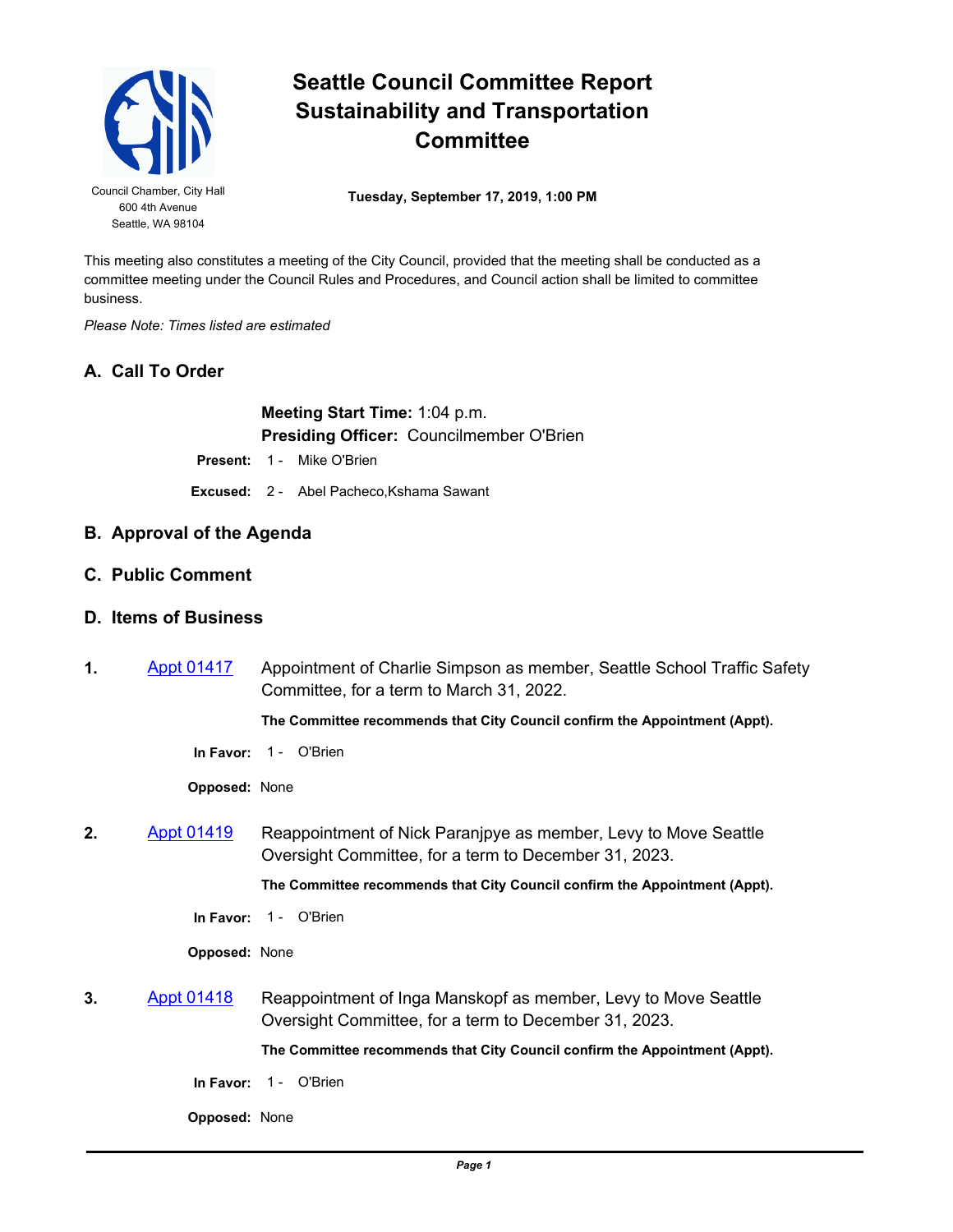**4.** [Appt 01420](http://seattle.legistar.com/gateway.aspx?m=l&id=/matter.aspx?key=9133) Reappointment of Christina J. Wong as member, Sweetened Beverage Tax Community Advisory Board, for a term to August 31, 2023.

**The Committee recommends that City Council confirm the Appointment (Appt).**

**In Favor:** 1 - O'Brien

**Opposed:** None

- **5.** [CB 119640](http://seattle.legistar.com/gateway.aspx?m=l&id=/matter.aspx?key=9066) AN ORDINANCE relating to prohibiting natural gas piping systems in new buildings; adding a new Chapter 22.940 to the Seattle Municipal Code. **The Council Bill (CB) was discussed.**
- **6.** [CB 119607](http://seattle.legistar.com/gateway.aspx?m=l&id=/matter.aspx?key=8863) AN ORDINANCE relating to heating oil; imposing a tax on heating oil service providers; directing the expenditure of heating oil tax revenues; directing relevant City departments to create a plan for regulating the use of heating oil tanks; adding a new Chapter 5.47 to the Seattle Municipal Code; and amending Sections 5.30.010, 5.30.060, 5.55.010, 5.55.040, 5.55.060, 5.55.150, 5.55.165, 5.55.220, 5.55.230, and 6.208.020 of the Seattle Municipal Code.

**The Committee recommends that City Council pass as amended the Council Bill (CB).**

**In Favor:** 1 - O'Brien

**Opposed:** None

**7.** [CB 119622](http://seattle.legistar.com/gateway.aspx?m=l&id=/matter.aspx?key=9037) AN ORDINANCE relating to pedestrian and business interactions in the public place; making updates to regulations for cafés in the public place; making updates to pedestrian clearance standards to align with existing standards and amendments to clarify regulations; making technical corrections; and amending Chapter 15.16 and Sections 15.02.042, 15.02.044, 15.02.046, 15.02.048, 15.04.035, 15.04.060, 15.04.070, 15.17.005, 15.17.006, 15.17.007, 15.17.008, 15.17.009, 15.17.100, 15.17.120, 15.17.130, 15.17.150, 15.17.152, 15.17.200, 15.32.200, and 15.32.250 of the Seattle Municipal Code.

> **The Committee recommends that City Council pass as amended the Council Bill (CB).**

**In Favor:** 1 - O'Brien

**Opposed:** None